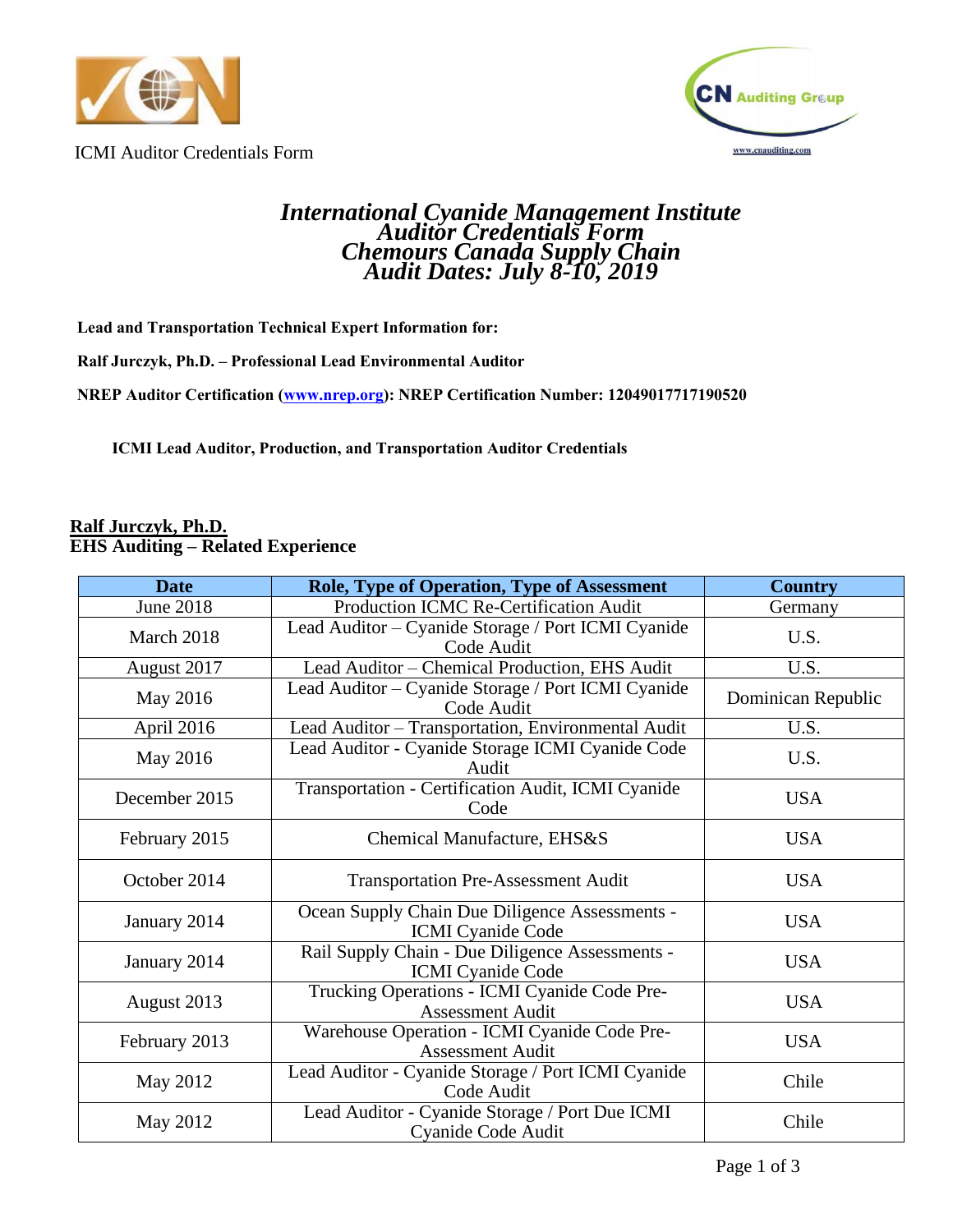



## ICMI Auditor Credentials Form

| <b>Date</b>    | <b>Role, Type of Operation, Type of Assessment</b>                               | <b>Country</b> |
|----------------|----------------------------------------------------------------------------------|----------------|
| October 2010   | Rail Supply Chain - Due Diligence Assessments -<br><b>ICMI</b> Cyanide Code      | <b>USA</b>     |
| September 2010 | Trucking Operation - ICMI Cyanide Code Pre-<br><b>Assessment Audit</b>           | USA            |
| February 2010  | Global Ocean Supply Chain Due Diligence<br>Assessments - ICMI Cyanide Code       | USA            |
| February 2010  | U.S./Canada Rail Supply Chain - Due Diligence<br>Assessments - ICMI Cyanide Code | USA            |
| February 2009  | Trucking Operation - Pre-Assessment ISO 14001 Audit                              | <b>USA</b>     |
| August 2008    | Warehouse Operation - Pre-Assessment ISO 14001<br>Audit                          | USA            |

### **Ralf Jurczyk, Ph.D.**

#### **Production, Transportation, Gold Mining - Related Work Experience**

| <b>Years</b> | <b>Relevant Position</b>   | <b>Description of Relevant Work Experience</b>                               |
|--------------|----------------------------|------------------------------------------------------------------------------|
|              | <b>Titles</b>              |                                                                              |
|              | Senior Consultant,         | Provision of EH&S management system (ISO/RC) and ICMC implementation,        |
|              | Lead Auditor,              | training, and auditing services to chemical, transportation, and gold mining |
|              | President at CN            | companies.                                                                   |
|              | <b>Auditing Group (Jan</b> |                                                                              |
|              | 2019-Present)              |                                                                              |
| 12           | <b>Senior Consultant</b>   | Provision of EH&S management system (ISO/RC) and ICMC implementation,        |
|              | and Lead Auditor at        | training, and auditing services to chemical, transportation, and gold mining |
|              | <b>Management System</b>   | companies.                                                                   |
|              | Solutions, Inc. (2006-     |                                                                              |
|              | 2018)                      |                                                                              |
|              |                            |                                                                              |